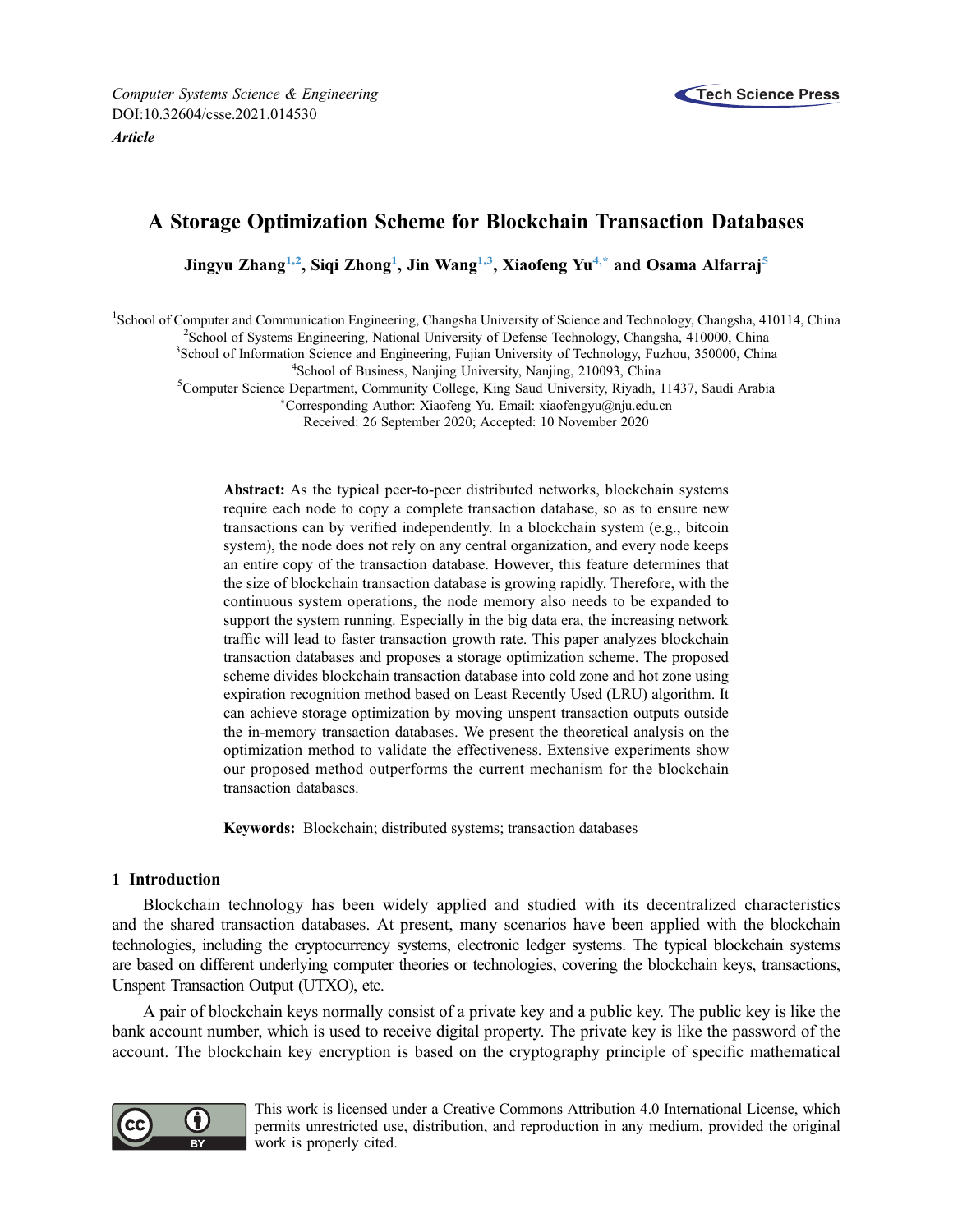functions (e.g., elliptic curve multiplication), which makes the generated digital key irreversible and unchangeable. In a transaction, the blockchain address usually appears as the payee account number. If user A wants to pay a digital coin to user B, A should get the address of user B at first. [Fig. 1](#page-1-0) describes the relationship between private key, public key, and the generated address in the typical bitcoin-like blockchain system. The private key is a randomly generated number. The system uses elliptic curve multiplication to generate a corresponding public key, and hash functions are used to generate the blockchain addresses.

<span id="page-1-0"></span>

Figure 1: Keys in blockchain systems

Based on cryptography proof, the digital keys and blockchain addresses provide the blockchain system high security. Meanwhile, it also brings an issue to users: the private key must always be kept confidentially, once the private key is lost, it is extremely difficult to recover. Indeed, many private keys have been lost in the bitcoin system. Transaction database is another important part of bitcoin-like blockchain systems. A blockchain transaction consists of input and output. As shown in [Fig. 2](#page-2-0), the transaction input refers to the UTXOs in the previous transaction. The transaction output represents the ownership transfer status of the unspent digital asset. Blockchain transaction records all digital asset transfers, which forms a traceable transaction chain. The basic unit of blockchain transaction is the UTXO. In bitcoin-like blockchain systems, there is no account balance, and only the UTXOs are distributed in different blocks. The socalled account balance is actually the sum of all UTXOs belonging to the user address.

UTXO is indivisible and can only be consumed as a whole. This feature determines that the total input UTXO value must be equal to the output UTXO value. In most cases, as shown in [Fig. 2](#page-2-0), the number of input UTXOs is one or more, and at output end, there will be at least three UTXOs: One UTXO paid to the payee, one paid to the miner, and one UTXO change returning to the payer. In order to independently verify transactions, nodes need to track all the UTXOs in the blockchain databases.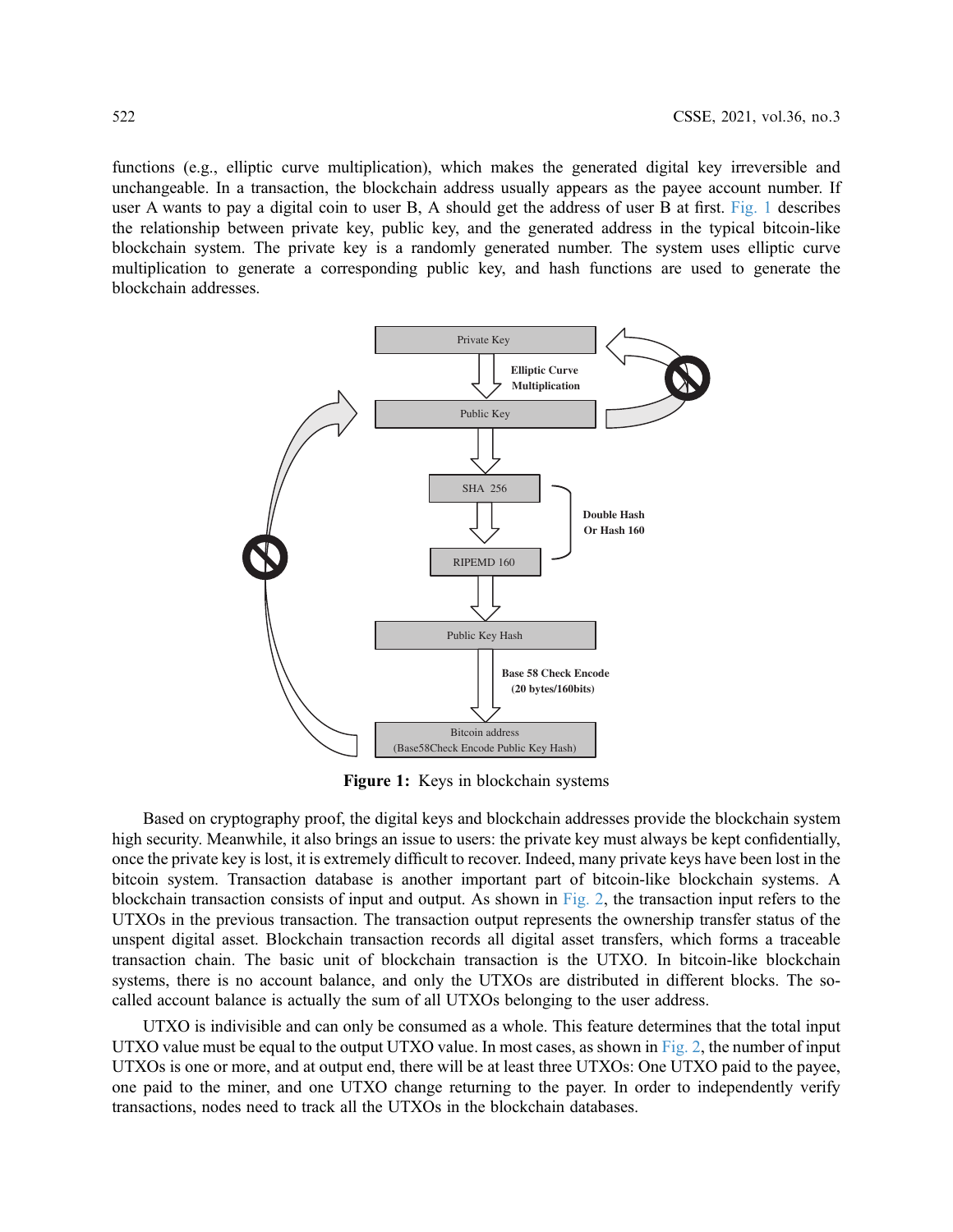<span id="page-2-0"></span>

Figure 2: Blockchain transaction chain

Blockchain nodes store all retrieved UTXOs in the in-memory database, and all UTXOs form an UTXO set. Every transaction can generate more UTXOs. Therefore, as the transactions happen, the UTXO set will become larger and larger, and more memory space should be occupied. Therefore, the continuous database growth will require more memory capacity. This paper aims to study the memory storage of blockchain transaction databases, so as to propose an effective storage optimization method.

The organization of this paper is as follows: Section 1 introduces the research background and existing problems of blockchain transaction database storage; Section 2 introduces the related knowledge; Section 3 describes the proposed method and theoretical analysis; Section 4 shows the experimental results and analysis; and last section summarizes the work.

## 2 Related Work

In this section, we review the related work for the blockchain systems, and the performance optimization for storage and computer systems in various scenarios  $[1-9]$  $[1-9]$  $[1-9]$ .

By using encryption algorithm, time stamp technology, distributed consensus and economic incentives, blockchain technology effectively solves the consensus problem among connected nodes, and realizes decentralized peer-to-peer transaction in a distributed system without mutual trust between nodes. Bitcoin system is the most typical blockchain system, and the structure of bitcoin blockchain system is shown in [Fig. 3](#page-3-0). In the blockchain system, the miner node uses the block header hash value as the link pointers to link the data blocks together to form a unchangeable chain. Each block includes a block header and a block body. The block header encapsulates the metadata information of the current block, which provides the possibility of tracing historical transaction information. The block body mainly contains the transaction tree status information supported by hash algorithm. Each transaction is permanently recorded in the data block, and anyone can query it. The Merkle tree in the block body will sign each transaction digitally, which can ensure that every transaction is unforgeable and prevent double spend attack.

The blockchain data appending mechanism determines that transaction database size will grow continuously. The blockchain storage mode [\[10](#page-12-2)] solves the problem of decentralized trust, but the premise is that nodes must maintain a complete blockchain database to independently verify transactions [\[11](#page-12-3)]. This node holding a complete block chain database replica is called "full nodes" [\[12\]](#page-12-4). In order to operate the full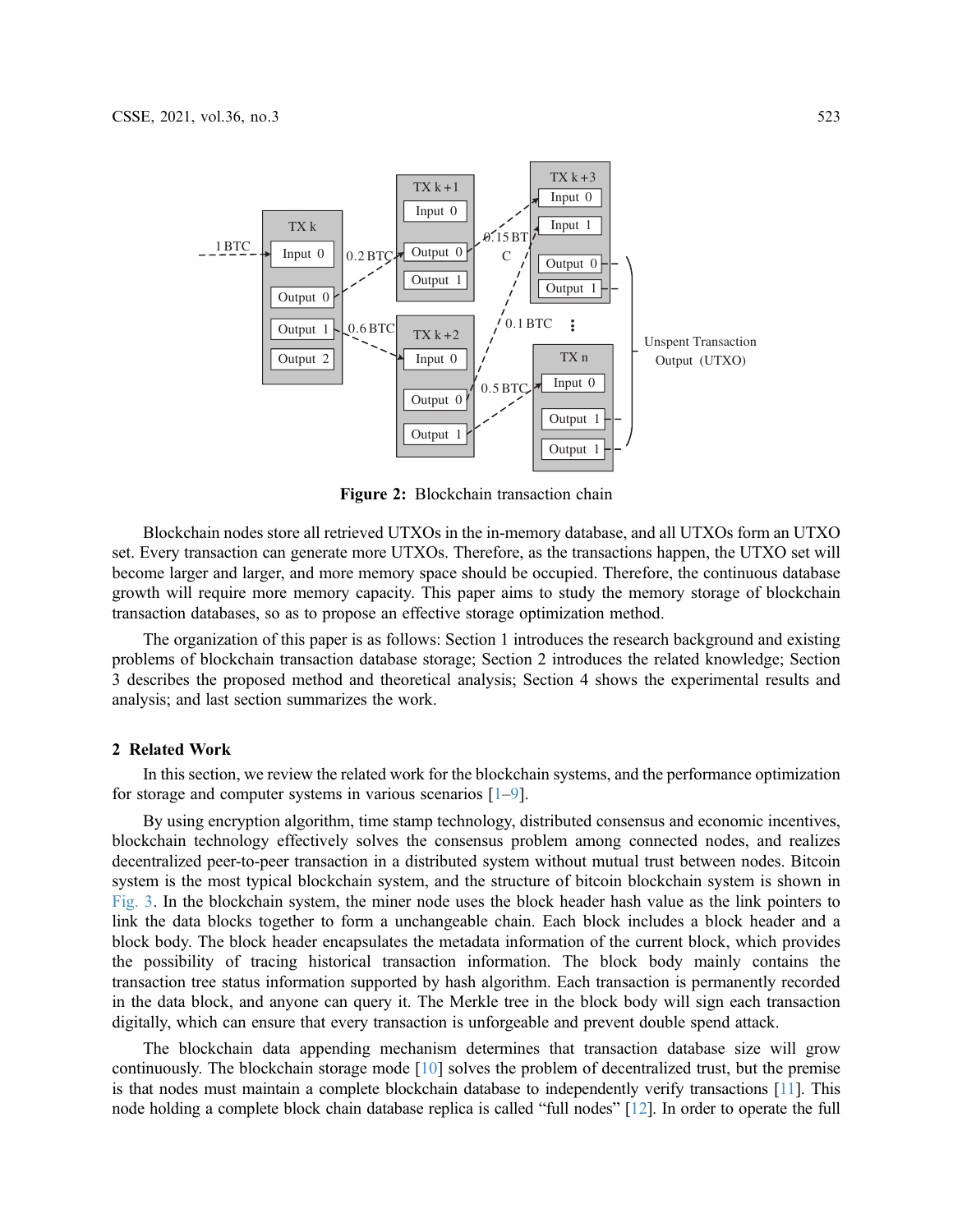<span id="page-3-0"></span>node, users need to prepare enough storage space and computing power [[13\]](#page-13-0). Therefore, it is difficult for resource limited devices to become full nodes [\[14\]](#page-13-1). For example, mobile devices with limited storage space are not suitable to become full nodes. Imtiaz et al. [[15\]](#page-13-2) studied the influence of orphan transaction on the performance of blockchain network. The continuous growth of blockchain database will also reduce the speed of transaction verification by nodes, which will hinder the development of the system.



Figure 3: Blockchain structure

To enable nodes with limited performance to operate without saving a complete blockchain database, Nakamoto proposed a Simplified Payment Verification (SPV) method in bitcoin white paper. This type of node is also known as a lightweight node. SPV node has gradually become the most common node form in blockchain system [[16](#page-13-3)–[18\]](#page-13-4). And bitcoin wallet has been successfully implemented in many blockchain applications. SPV nodes can not conduct independent transaction verification because they do not download the complete blockchain database, so they need to connect several nodes randomly. This random connection means that they may be attacked. To enhance the node security in blockchain systems, developers introduced bloom filter [\[19](#page-13-5)] to deal with the privacy issues of SPV nodes. A clearer bloom filter will produce more accurate results, but at the cost of exposing the address used in the user's wallet.

The Interplanetary File System (IPFS) is a peer-to-peer version control file system, which not only ensures the security of the storage platform but also solves the single node failure problem [\[20](#page-13-6)]. IPFS is used to improve the blockchain system widely, and it combines distributed hash table, incentive block exchange and self certified namespace [[21](#page-13-7)]. Zheng et al. [\[22](#page-13-8)] proposed a blockchain data storage model based on IPFS. The miner stores transaction data into IPFS network and packages the returned IPFS hash value into blocks. The scheme greatly reduces the blockchain data by using the characteristics of IPFS network and IPFS hash. According to the characteristics of IPFS, Chen et al. [[23\]](#page-13-9) proposed an improved P2P file system scheme based on IPFS and blockchain. At present, the combination of IPFS and blockchain has also been applied by many researchers in the Internet of Things [[24](#page-13-10)[,25](#page-13-11)], and other industry applications [[26\]](#page-13-12) for privacy protection.

Section-Blockchain [\[27\]](#page-13-13) is a blockchain protocol that reduces storage efficiently, the purpose of the protocol is to solve the problem of super large capacity storage without affecting the blockchain. Section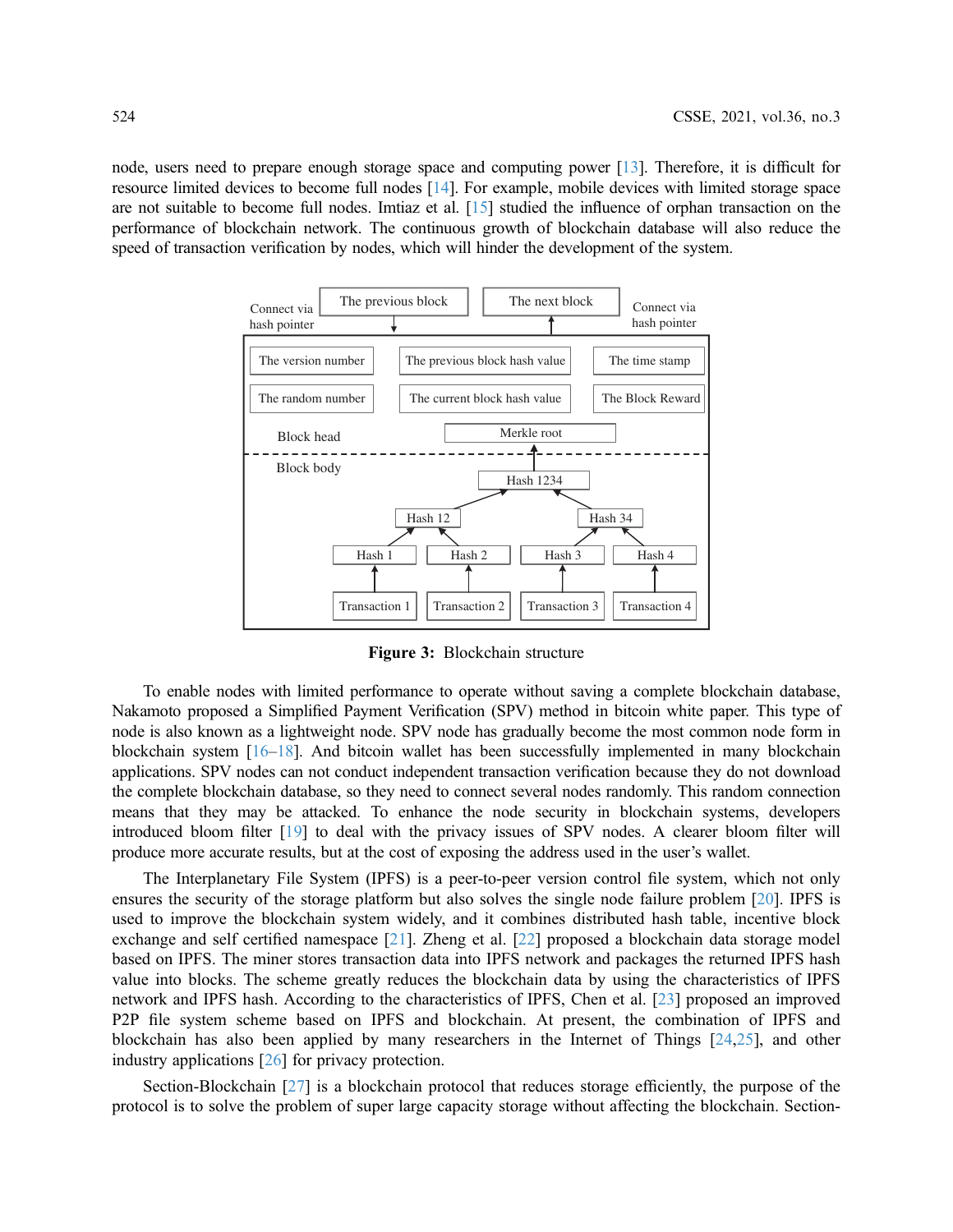blockchain runs on an efficient communication protocol, which helps nodes optimize their position in the network, and realizes formatted network layout and faster data broadcast speed. Distributed Hash Table (DHT) [\[28](#page-13-14)] is another design to implement hash table among peer-to-peer network nodes. Chord [[29](#page-13-15)] is a new DHT design, which uses a ring overlay network. Abe et al. [[30\]](#page-13-16) proposed a distributed storage load balancing scheme based on distributed hash table via Chord. It can effectively reduce the storage space of nodes.

Blockchain technology provides a new cheap, safe and decentralized electricity trading mode for the power sector. However, there is a delay in the electricity trading system based on blockchain. Therefore, Okoye et al. [[31](#page-13-17)] proposed a novel network enhanced transactional micro grid model based on blockchain technology. The optimized blockchain participant permission model improves the transaction speed and convenience. In addition, based on the characteristics of blockchain transaction system, Bai et al. [\[32](#page-13-18)] and Shi et al. [\[33](#page-13-19)] proposed optimization algorithm and block transaction selection mechanism to improve the stability of blockchain transaction system respectively.

Guo et al. [\[34](#page-13-20)] proposed an optimization scheme based on redundancy system, which greatly reduces the storage capacity of blockchain system nodes, and designs a fault-tolerant mechanism based on the scheme. Mbinkeu et al. [[35\]](#page-13-21) studied the memory management and access time of bitcoin protocol based on SQLite databases. Mei et al. [[36\]](#page-14-0), a memory optimization mechanism based on redundancy system is proposed to reduce the storage capacity of each node. Wang et al. [\[37](#page-14-1)] dealt with how to allocate data to each computer in the blockchain network. In this work, authors presented a balanced solution of user input on search time and space occupation. El-Hindi et al. [[38\]](#page-14-2) introduced an additional database layer into the blockchain system to improve the performance and scalability of data [\[39](#page-14-3)] sharing. In view of bitcoin key management problems, Gennaro et al. [\[40](#page-14-4)] proposed a centralized threshold signature scheme for bitcoin systems with higher efficiency.

The most prominent feature of blockchain system is decentralization. In order to realize decentralized systems, there must be enough nodes to independently verify transactions. Most of the existing solutions, such as the most widely used lightweight node scheme, can alleviate the storage problem. As we mentioned before, a large number of resource limited devices can participate in the transaction verification. Lightweight nodes rely on the database storage of full nodes. It is still a problem to be solved to improve the independent verification and storage capacity of blockchain nodes.

In terms of current blockchain node storage schemes, there is no solution for temporarily useless UTXO in the blockchain transaction databases. In order to improve the in-memory UTXO set and storage capacity, this paper proposes an optimized storage scheme for blockchain transaction databases. The main contributions of this paper are as follows:

- 1. This work investigates the blockchain transaction databases and presents the mathematical models for theoretical analysis.
- 2. A storage optimization scheme is presented to remove the expired UTXO from the memory. It increases the memory storage space, and improves in-memory UTXO set.

## 3 Theoretical Analysis

In this section, we theoretically analyze the expansion speed of blockchain transaction databases. Then, we propose the storage optimization scheme, and analyze the proposed method mathematically. [Tab. 1](#page-5-0) lists the related representations of symbols used frequently.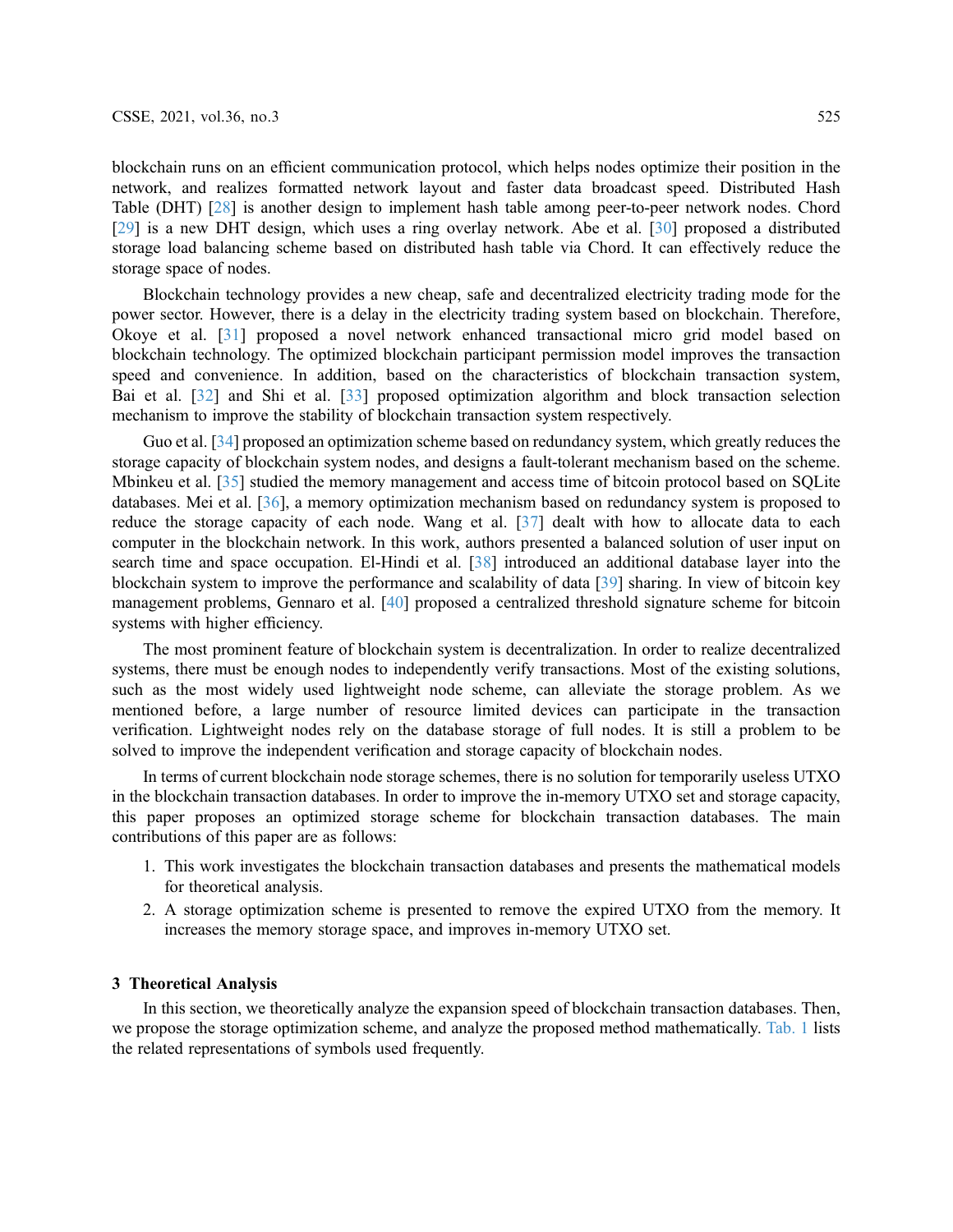<span id="page-5-0"></span>

|                | Symbol Description                                                                                   |
|----------------|------------------------------------------------------------------------------------------------------|
| $\Omega_{in}$  | Total value spent at the input end                                                                   |
| $M_r$          | Total value of UTXOs paid to payees                                                                  |
| $M_f$          | Service charge paid to miner                                                                         |
| $M_b$          | UTXO change value                                                                                    |
| $\Omega_{out}$ | Total value of UTXOs at the output end                                                               |
| $N_{in}$       | Number of input UTXOs                                                                                |
| $N_{out}$      | Number of output UTXOs                                                                               |
| $\theta_1^k$   | UTXO expansion speed with SIMO                                                                       |
| $\phi_i^k$     | UTXO expansion speed with MIMO                                                                       |
| U              | Total UTXO number contained in node memory after the new block is generated                          |
| $U^,$          | Total UTXO number contained in node memory before the new block is generated                         |
| $U_{out}$      | Total UTXO number contained in node memory after the new block is generated with proposed method     |
| $\Gamma_{out}$ | Expiration time threshold for blockchain address                                                     |
| Δ              | The increase of UTXO number after the new block is generated                                         |
| $\Delta'$      | The increase of UTXO number after the new block is generated with proposed method                    |
| $U_{out}$      | Total UTXO number contained in node memory before the new block is generated with<br>proposed method |
| $T_N$          | Average transaction number per block                                                                 |

Table 1: Definitions of related symbols

# 3.1 The Expansion of UTXO Set

According to the blockchain running principle mentioned above in Section 1, we can divide blockchain transactions into two types as shown in [Fig. 4:](#page-5-1) Single input multiple output (SIMO) and multiple input multiple output (MIMO). In SIMO type, at the input end there is only one UTXO; in MIMO type, more than one input UTXOs are used.

<span id="page-5-1"></span>

Figure 4: Two different transaction types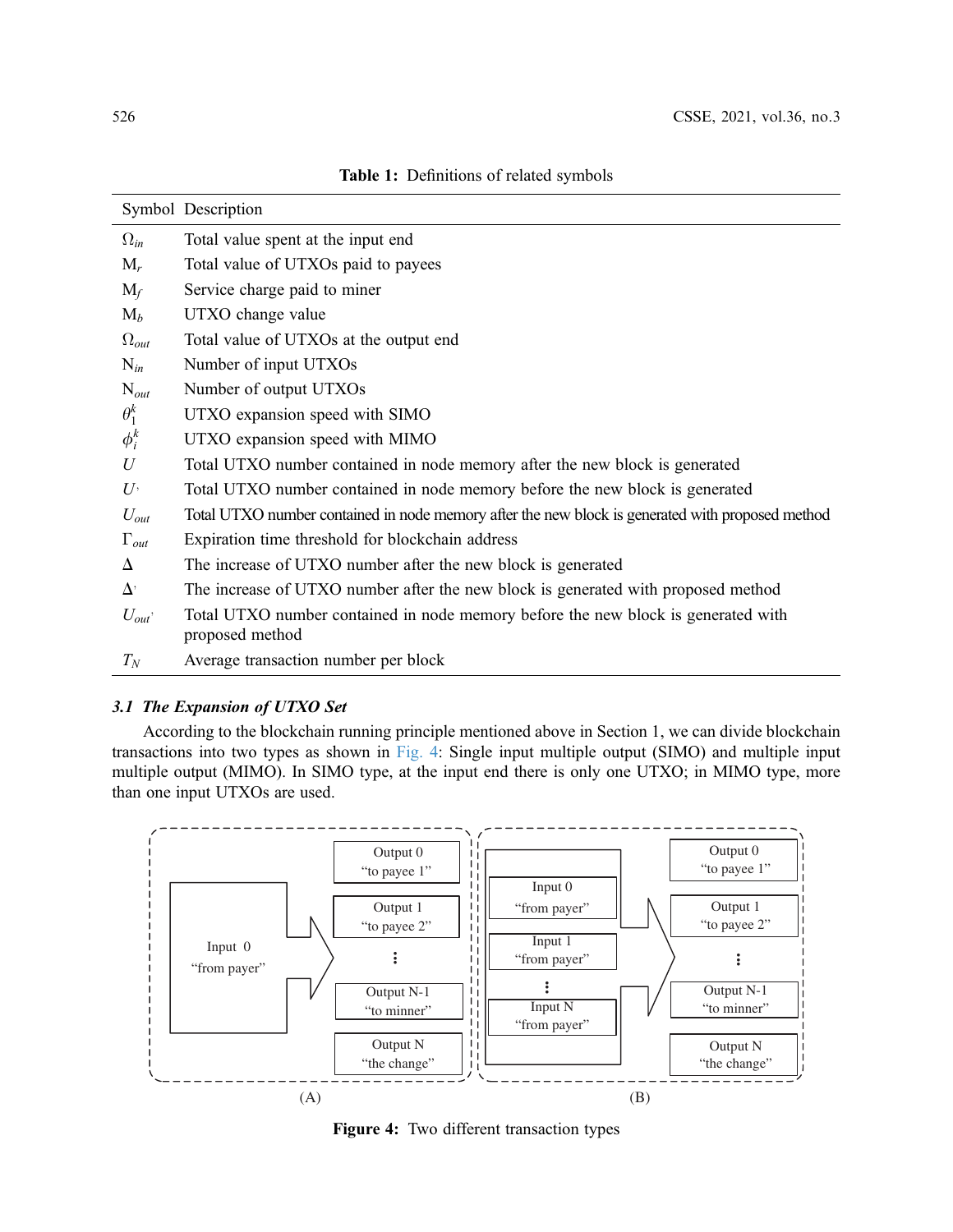#### CSSE, 2021, vol.36, no.3 527

Based on the above two transaction types, we theoretically analyze the expansion rate of UTXO set by establishing following mathematical models.

Denote the total input amount as  $\Omega_{in}$ , the total output amount as  $\Omega_{out}$ . Assume that in a transaction, kth payment value is  $\mu_k$ , and the total value of UTXOs paid to the payee is  $M_r$ , then we have  $M_r = \sum_{k=1}^{j} \mu_k$ . We denote the UTXO value for the service charge as  $M_c$ , the change output as  $M_c$ . According to the balanci denote the UTXO value for the service charge as  $M_f$ , the change output as  $M_b$ . According to the balancing principle of input and output ends, we have the following model:

<span id="page-6-0"></span>
$$
\Omega_{in} = \Omega_{out} = \sum_{k=1}^{j} \mu_k + \mathbf{M}_f + \mathbf{M}_b \tag{1}
$$

## 3.1.1 The SIMO Expansion Speed

<span id="page-6-1"></span>In SIMO type, a transaction has only one input UTXO. Let the value of input UTXO be  $v_1$ , and  $\Omega_{in} = v_1$ . Total amount paid to payees be  $M_r = \sum_{k=1}^{j} \mu_k$ . Then, the total output amount is  $\Omega_{out} = \sum_{k=1}^{j} \mu_k + M_{i}$ . According to Eq. (1), there is:  $M_f + M_b$ , According to [Eq. \(1\),](#page-6-0) there is:

$$
v_1 = \sum_{1}^{k} \mu_k + M_f + M_b \tag{2}
$$

Based on [Eq. \(2\),](#page-6-1) the SIMO transaction only consumes one UTXO, so the number of input UTXOs is:  $N_{in} = 1$ . Meanwhile, the SIMO transaction will generate  $k + 2$  UTXOs, and the number of output UTXOs is:  $N_{out} = k + 2$ . Here, k is the payee number. We can summarize the formula of UTXO expansion speed for SIMO transactions as follows:

$$
\theta_1^k = \begin{cases} 2, & k = 1 \\ k+1, & k > 1 \end{cases}
$$
 (3)

#### 3.1.2 The MIMO Expansion Speed

<span id="page-6-2"></span>In MIMO type, one transaction has more than one input UTXOs. Assume that the number of input UTXOs is i, the value of ith input UTXO is  $v_i$ , then the total amount of all input UTXOs is:  $\Omega_{in} = \sum_{i=1}^{s} v_i$ . In the MIMO case, according to [Eq. \(1\),](#page-6-0) there is:

$$
\sum_{i=1}^{s} v_i = \sum_{k=1}^{j} \mu_k + M_f + M_b \tag{4}
$$

According to [Eq. \(2\)](#page-6-1), the MIMO transaction will consume  $i(i > 1)$  UTXOs, so the number of input UTXOs is:  $N_{in} = i$ . One MIMO transaction will generate  $k + 2$  output UTXOs, and the number of output UTXOs is:  $N_{out} = k + 2$ , where k denotes the output UTXOs. For MIMO, we can represent the expansion speed as follows:

$$
\phi_i^k = \begin{cases} 3 - i, & k = 1 \\ k + 2 - i, & k > 1 \end{cases}
$$
 (5)

#### 3.1.3 The Expansion Speed Per Block

Each transaction can be treated as a random event, and we use  $\{X_iY_k\}$  to represent a transaction event, where  $X_i$  indicates this transaction contains i input UTXOs, k indicates that the transaction has k payee addresses. For instance, a SIMO transaction can be expressed as  $\{X_1Y_k\}$ . Suppose that the transaction number in a block is  $T_N$ , we can express the total UTXO number before the new block is generated as  $U^{\dagger}$ . The UTXO number increase after adding a new block is expressed as  $\Delta$ . Therefore, after a new block is generated, the calculation formula is:  $U = U<sup>+</sup> + \Delta$ . The representation of  $\Delta$  in our model is shown as follows: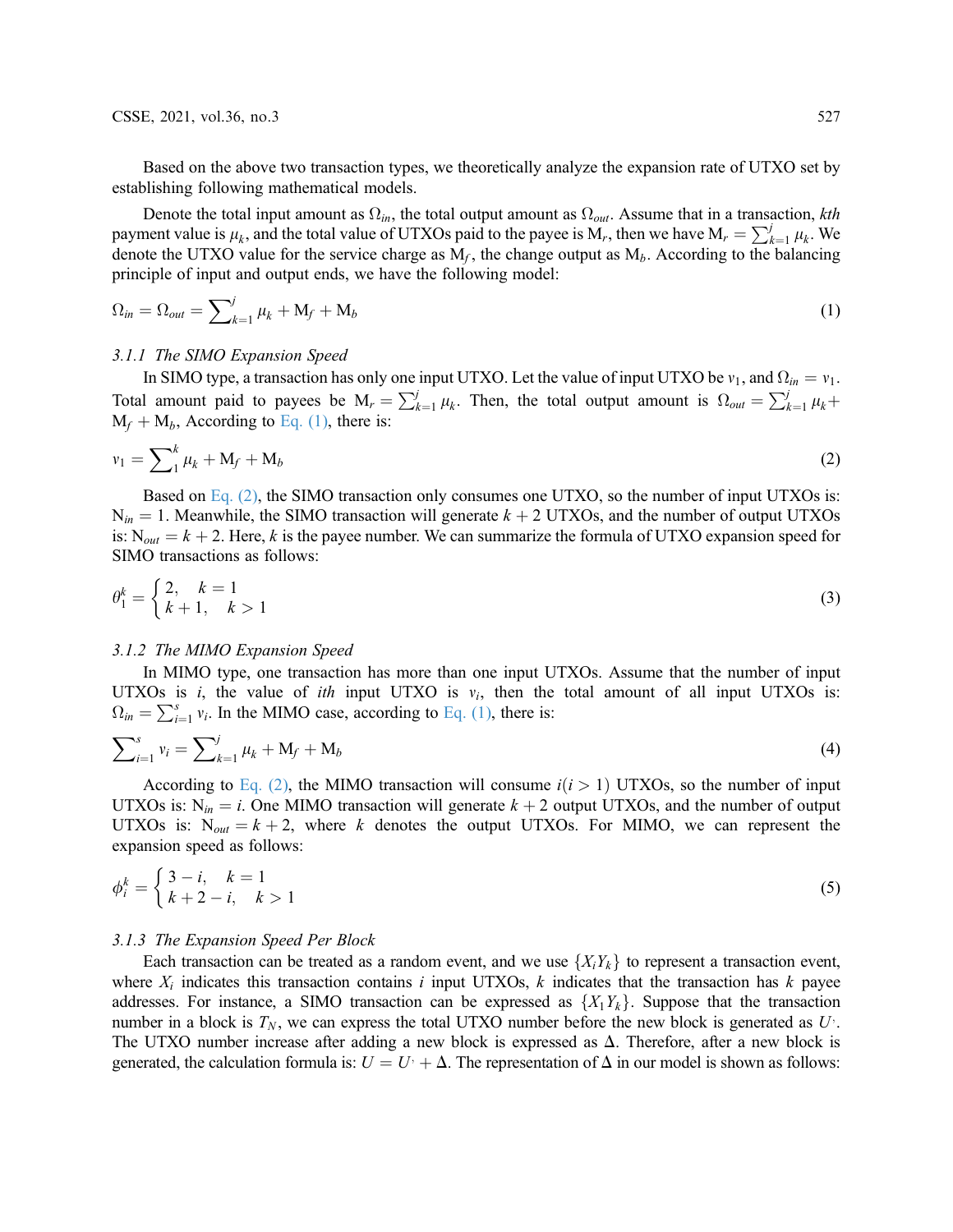528 CSSE, 2021, vol.36, no.3

$$
\Delta = \left( \sum_{k=1}^{j} \theta_1^k P\{X_1 Y_k\} + \sum_{i=1}^{s} \sum_{k=1}^{j} \phi_i^k P\{X_i Y_k\} \right) \times T_N \tag{6}
$$

<span id="page-7-0"></span>By substituting Eqs.  $(3)$  and  $(5)$ , we get the following mathematical model:

$$
\Delta = \left(\sum_{k=1}^{j} (k+1) P\{X_1 Y_k\} + \sum_{i=1}^{s} \sum_{k=1}^{j} (k+2-i) P\{X_i Y_k\}\right) \times T_N \tag{7}
$$

It can be concluded from [Eq. \(7\)](#page-7-1):

- 1. There is a positive correlation between the expansion speed of UTXO set and the transaction number;
- 2. In the normal bitcoin-like blockchain system, the in-memory UTXO set increases linearly with the block chain grows.

#### 3.2 The Expiration Recognition Mechanism Based on LRU

All blockchain nodes maintain an in-memory UTXO set. The purpose of establishing the UTXO set is to generate and verify new transactions. The loss of the private keys means that some UTXOs will never be used again and always resides in the in-memory UTXO set. Although various methods have been proposed to save the private key, there are still many blockchain users lost their private keys. These lost UTXOs are not helpful for the node to verify the transaction, and occupy the precious node memory. The current blockchain system lacks the recognition mechanism, so these UTXOs will still be stored in node memory, occupying additional memory space.

To solve the above issue, this paper introduces a scheme to optimize the UTXO storage based on Least Recently Used (LRU) algorithm. The scheme sets the expiration policy and identifies the UTXO expired regularly. If it searched out an expired UTXO, it moves the UTXO out of running node memory, so as to increase the available memory space.

In this proposed scheme, the UTXO expiration time threshold is set to  $\Gamma$ . When the blockchain system added  $\tau$  new blocks, the node will identify all current addresses. Assuming that the number of expired addresses each time is d, and the UTXO number under *ith* address is  $\lambda_i$ , the UTXO under the expired address is identified as expired UTXO. Then, the number of expired UTXOs is  $\sum_1^d \lambda_i$ , and these expired UTXOs will be removed from the in-memory UTXO set. Using the expiration recognition, the average transaction database expansion speed is:

$$
\Delta' = \left(\sum_{k=1}^{j} (k+1) P\{X_1 Y_k\} + \sum_{i=1}^{s} \sum_{k=1}^{j} (k+2-i) P\{X_i Y_k\}\right) \times T_N - \sum_{i=1}^{d} \lambda_i / \tau
$$
\n(8)

<span id="page-7-1"></span>With the proposed expiration recognition mechanism, the number of in-memory UTXOs after adding a new block is:

$$
U_{out} = U_{out}^{\prime} + \Delta - \sum_{i=1}^{d} \lambda_i / \tau \tag{9}
$$

We can get the expansion speed rate of the original blockchain system and the proposed expiration mechanism system:

$$
\frac{U}{U_{out}} = \frac{U' + \Delta}{U'_{out} + \Delta - \sum_{1}^{d} \lambda_i / \tau} = 1 + \frac{U' - U'_{out} + \sum_{1}^{d} \lambda_i / \tau}{U_{out}}
$$
(10)

As can be seen above,  $\frac{U}{U_{out}} > 1$ , when using the expiration recognition mechanism. We can see that the expansion rate decreases to  $\lambda(\lambda < 1)$ :  $\lambda = \left(\frac{U}{U_{\text{out}}}\right)^{-1}$ .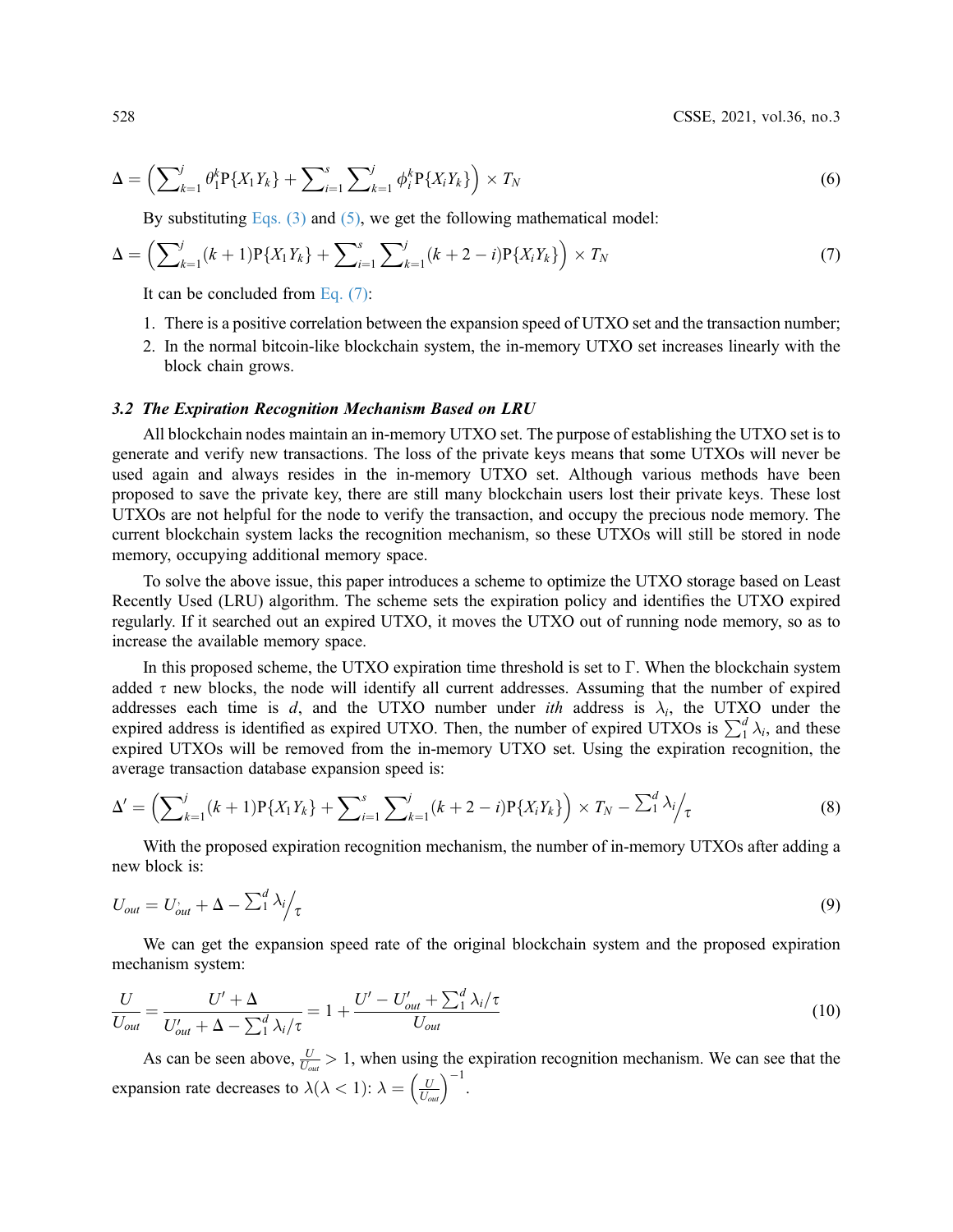Compared with the original blockchain system, new method slows down the expansion speed of blockchain transaction databases. The proposed method alleviates the storage pressure of full nodes to a certain extent.

# 4 Evaluation

In this section, we design extensive simulation experiments to validate the new proposed method. The experimental results record the change of UTXO number. The experiments initialize 100 blockchain addresses with 50 digital coins for each. During the transaction process, new blockchain addresses are created randomly. Each generated block contains a coinbase transaction, and the coinbase bonus is set to 25 digital coins. In the following subsections, we introduce the detailed experimental settings and results.

## 4.1 Experimental Simulation of Original Blockchain System

As mentioned above, two transaction types are studied. In our experiments, the transaction type is randomly selected by the virtual blockchain wallet applications. Two transaction types are with different probabilities. Experiments 1 to 4 respectively simulate the different probabilities of two transaction types.

In experiments (1) to (4), the SIMO transactions are with 40%, 60%, 80% and 100% probabilities respectively. And the four experiments have been carried out with three different trading settings. Under setting 1, 5 transactions are generated averagely per block; under setting 2 and 3, the transactions numbers are 10 and 15. The experimental results are shown in [Fig. 5](#page-9-0), and we can see the linear growth trends clearly under different settings.

[Fig. 5](#page-9-0) shows the UTXO changes under four different settings when each block has the different transactions. The UTXO growth trend is basically linear, and there is a positive correlation between the UTXO number and the transaction number. The more the transactions contained in each block, the faster the UTXOs grow.

[Fig. 6](#page-9-1) shows the UTXO growth trends when each block has almost the same transaction number with different transaction type probabilities (40%, 60%, 80% and 100%). It can be seen from the figure, the higher SIMO probability, the faster UTXO growth rate. This is due to less UTXOs consumed by SIMO transaction type.

## 4.2 Experimental Results for Expiration Recognition Mechanism

This subsection simulates the UTXO changes, the number of expired addresses and the expired UTXOs in the in-memory transaction databases. To comprehensively test the proposed expiration recognition mechanism, the experiments are under different trading settings. In experiments (1) to (4), the SIMO transactions are with 40%, 60%, 80% and 100% probabilities respectively. In our test, 5 transactions are generated averagely in one block. The experimental results are shown in [Fig. 7.](#page-10-0)

As shown in [Fig. 7](#page-10-0), if the expiration recognition mechanism is used, a part of the blockchain addresses and UTXOs that may not be used for a long time can be identified. The UTXO number increases with the continuous system running time. The proposed optimization scheme removes the expired UXTOs from the in-memory storage. It reduces the expansion speed of the in-memory database and saves the memory space.

[Fig. 8](#page-11-0) shows the in-memory UTXO comparisons with the SIMO probabilities at 40%, 60%, 80% and 100% respectively. In the four experiments, per block averagely includes five transactions. As can be seen from the figure, using the proposed optimization scheme, with the block height grows, the proposed method can keep the in-memory UTXO number in a relative low level. In the long run, the proposed scheme can greatly improve the in-memory storage for blockchain transaction databases.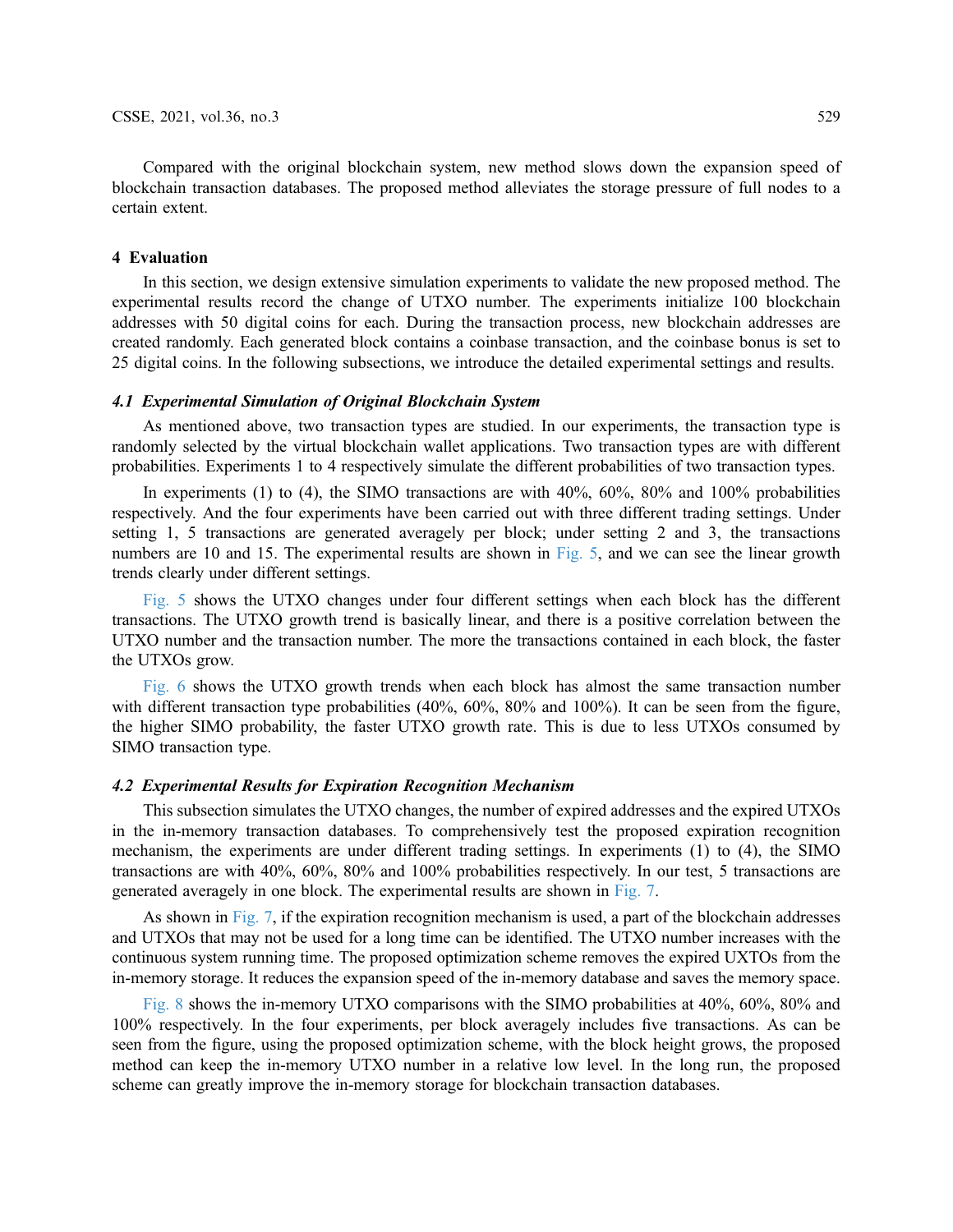<span id="page-9-0"></span>



<span id="page-9-1"></span>

Figure 6: In-memory UTXO changes with different SIMO rates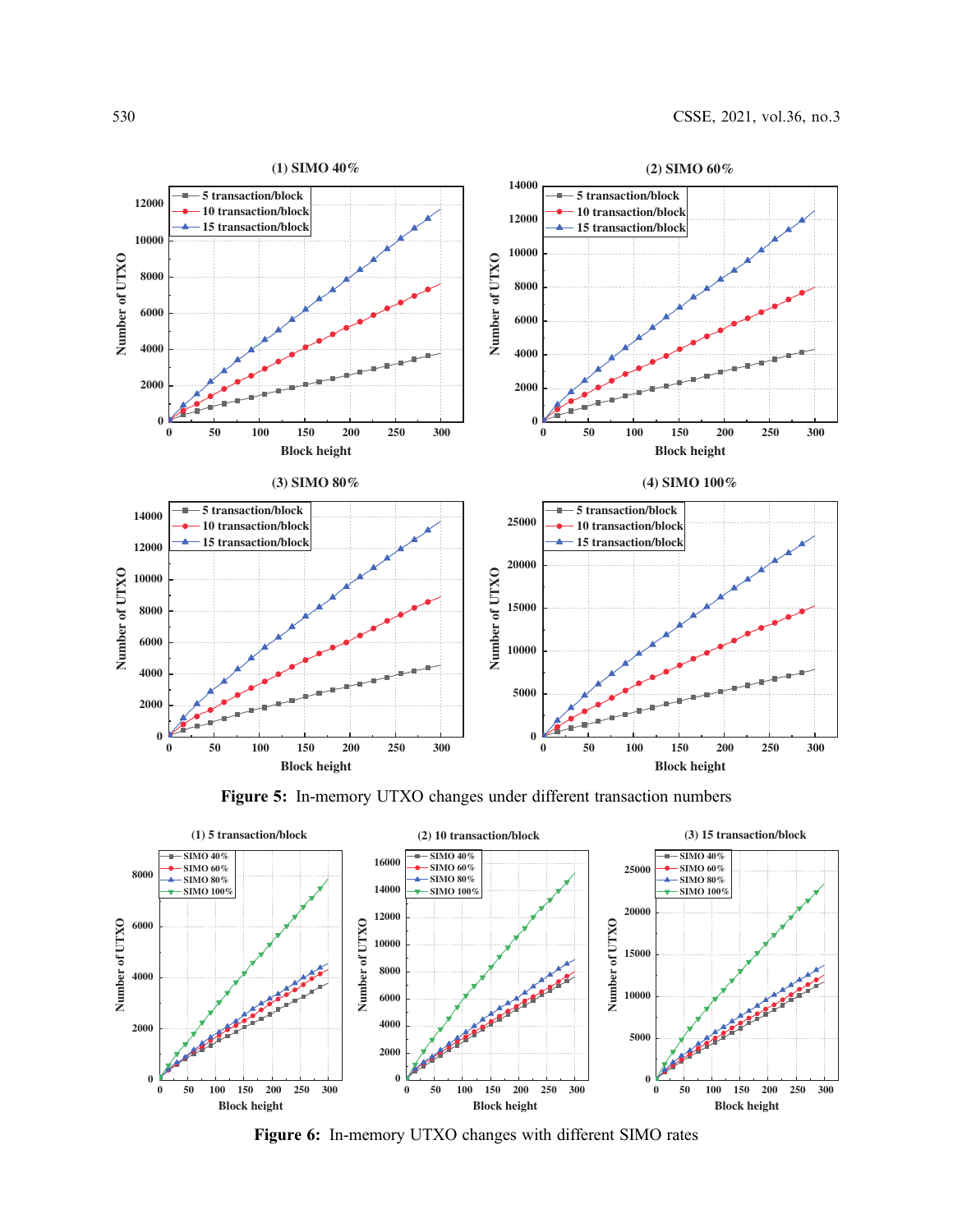<span id="page-10-0"></span>

Figure 7: Comparisons for different SIMO rates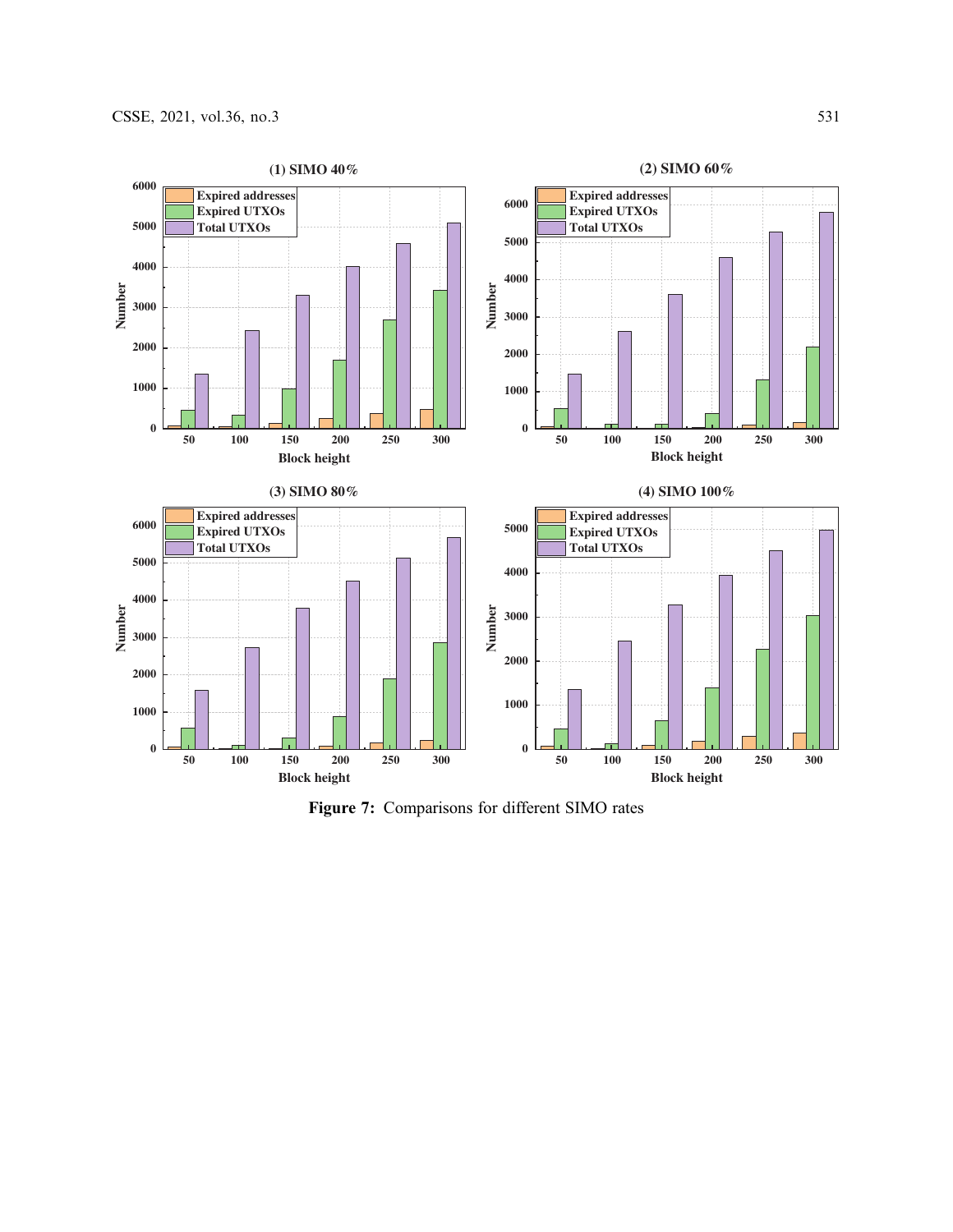<span id="page-11-0"></span>

Figure 8: In-memory UTXO comparisons with different SIMO rates

# 5 Conclusion

The blockchain system requires each connected node to keep a complete transaction database copy which needs to be loaded in memory. That means for full nodes, they will pay more memory capacity to finish the transaction verification. Especially in the big data era, the increase of network traffic will lead to the rapid growth of the connected nodes and the growing blockchain transactions databases. This paper analyzes blockchain transaction databases and proposes a storage optimization scheme. The scheme divides blockchain transaction database into cold zone and hot zone using expiration recognition method based on LRU algorithm. It can achieve storage optimization by moving some UTXOs outside the inmemory transaction databases. We present the theoretical analysis on the optimization method to validate the effectiveness. Designed extensive experiments show our proposed method outperforms the current mechanism for the blockchain transaction databases. The expansion speed of in-memory UTXO set can be improved with the proposed method.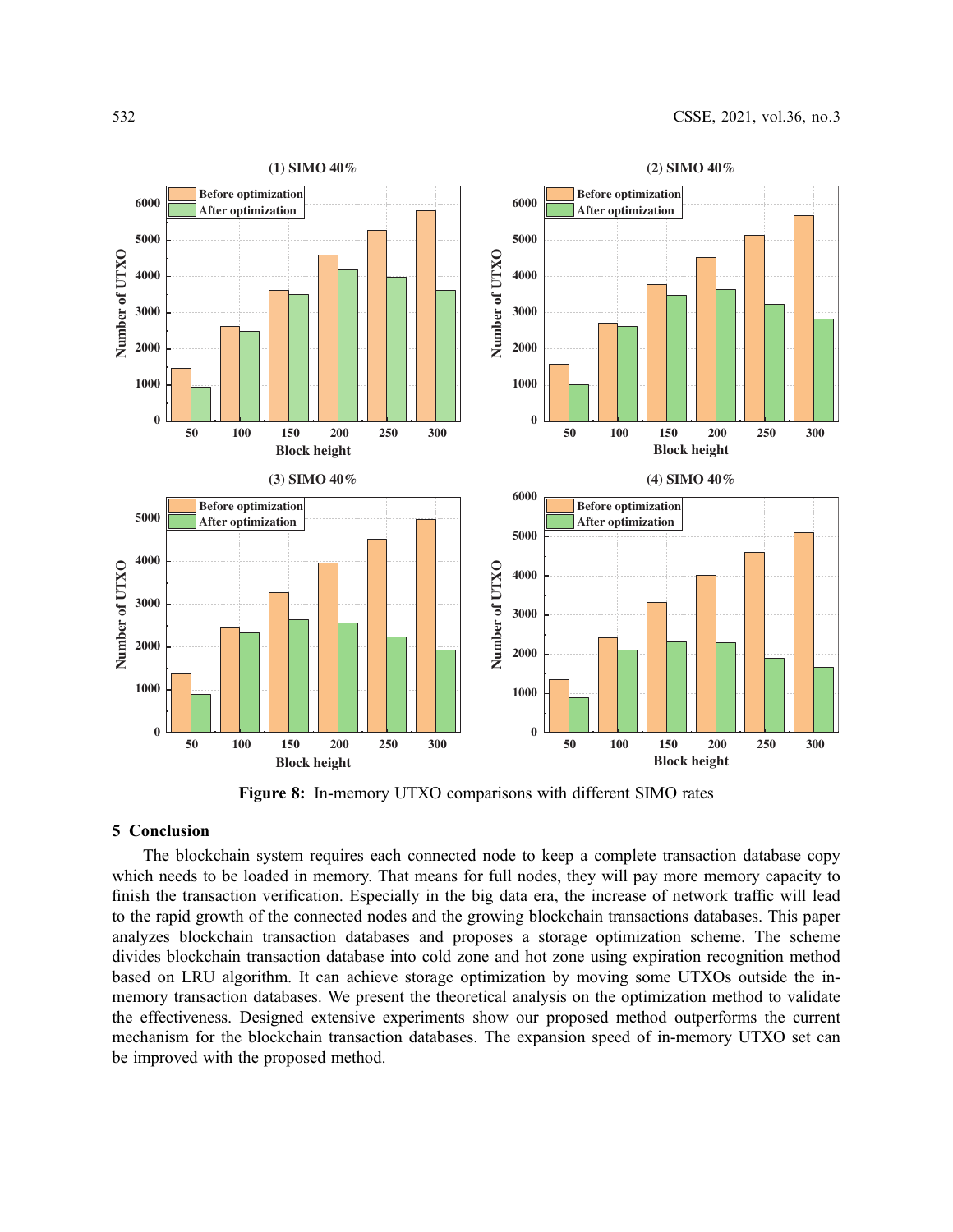Acknowledgement: We thank Researchers Supporting Project (No. RSP-2020/102) King Saud University, Riyadh, Saudi Arabia, for funding this research. We would also thank the support from the National Natural Science Foundation of China (Nos. 61802031, 61772454, 61811530332, 61811540410), the Natural Science Foundation of Hunan Province, China (No. 2019JGYB177), the Research Foundation of Education Bureau of Hunan Province, China (No. 18C0216), the "Practical Innovation and Entrepreneurial Ability Improvement Plan" for Professional Degree Graduate students of Changsha University of Science and Technology (No. SJCX201971) and Hunan Graduate Scientific Research Innovation Project, China (No. CX2019694). We appreciate the help of the Programs of Transformation and Upgrading of Industries and Information Technologies of Jiangsu Province (No. JITC-1900AX2038/01).

Funding Statement: This work is supported by Researchers Supporting Project (No. RSP-2020/102) King Saud University, Riyadh, Saudi Arabia, the National Natural Science Foundation of China (Nos. 61802031, 61772454, 61811530332, 61811540410), the Natural Science Foundation of Hunan Province, China (No. 2019JGYB177), the Research Foundation of Education Bureau of Hunan Province, China (No. 18C0216), the "Practical Innovation and Entrepreneurial Ability Improvement Plan" for Professional Degree Graduate students of Changsha University of Science and Technology (No. SJCX201971) and Hunan Graduate Scientific Research Innovation Project, China (No. CX2019694). This work is also supported by the Programs of Transformation and Upgrading of Industries and Information Technologies of Jiangsu Province (No. JITC-1900AX2038/01).

Conflicts of Interest: The authors declare no conflicts of interest to report regarding the present study.

## References

- <span id="page-12-0"></span>[1] W. Li, H. Xu, H. Li, Y. Yang, P. K. Sharma et al., "Complexity and algorithms for superposed data uploading problem in networks with smart devices," IEEE Internet of Things Journal, vol. 7, no. 7, pp. 5882–5891, 2020.
- [2] J. Wang, Y. Zou, L. Peng, L. Wang, O. Alfarraj et al., "Research on crack opening prediction of concrete dam based on recurrent neural network," Journal of Internet Technology, vol. 21, no. 4, pp. 1161–1169, 2020.
- [3] J. Zhang, C. Wu, D. Yang, Y. Chen, X. Meng et al., "HSCS: A hybrid shared cache scheduling scheme for multiprogrammed workloads," Frontiers of Computer Science, vol. 12, no. 6, pp. 1090–1104, 2018.
- [4] Y. Chen, M. Zhou, Z. Zheng and D. Chen, "Time-aware smart object recommendation in social Internet of Things," IEEE Internet of Things Journal, vol. 7, no. 3, pp. 2014–2027, 2019.
- [5] Y. Chen, M. Zhou and Z. Zheng, "Learning sequence-based fingerprint for magnetic indoor positioning system," IEEE Access, vol. 7, pp. 163231–163244, 2019.
- [6] Y. Chen, M. Zhou, Z. Zheng and M. Huo, "Toward practical crowdsourcing-based road anomaly detection with scale-invariant feature," IEEE Access, vol. 7, pp. 67666-67678, 2019.
- [7] Q. Zhang, S. Yang, M. Liu, J. Liu and L. Jiang, "A new crossover mechanism for genetic algorithms for steinertree optimization," IEEE Transactions on Cybernetics, pp. 1–12, 2020.
- [8] Q. Zhang, L. Ding and Z. Liao, "A novel genetic algorithm for stable multicast routing in mobile Ad Hoc networks," China Communications, vol. 16, no. 8, pp. 24–37, 2019.
- <span id="page-12-1"></span>[9] Y. Chen, J. Tao, L. Liu, J. Xiong and K. Yang, "Research of improving semantic image segmentation based on a feature fusion model," Journal of Ambient Intelligence and Humanized Computing, vol. 2, pp. 1–13, 2020.
- <span id="page-12-2"></span>[10] J. Zhang, S. Zhong, T. Wang, H. Chao and J. Wang, "Blockchain-based systems and applications: A survey," Journal of Internet Technology, vol. 21, no. 1, pp. 1–14, 2020.
- <span id="page-12-3"></span>[11] L. V. D. Horst, K. R. Choo and N. Le-Khac, "Process memory investigation of the bitcoin clients electrum and bitcoin core," IEEE Access, vol. 5, pp. 22385–22398, 2017.
- <span id="page-12-4"></span>[12] S. Morishima and H. Matsutani, "Accelerating blockchain search of full nodes using GPUs," in Proc. PDP, Cambridge, UK, pp. 244–248, 2018.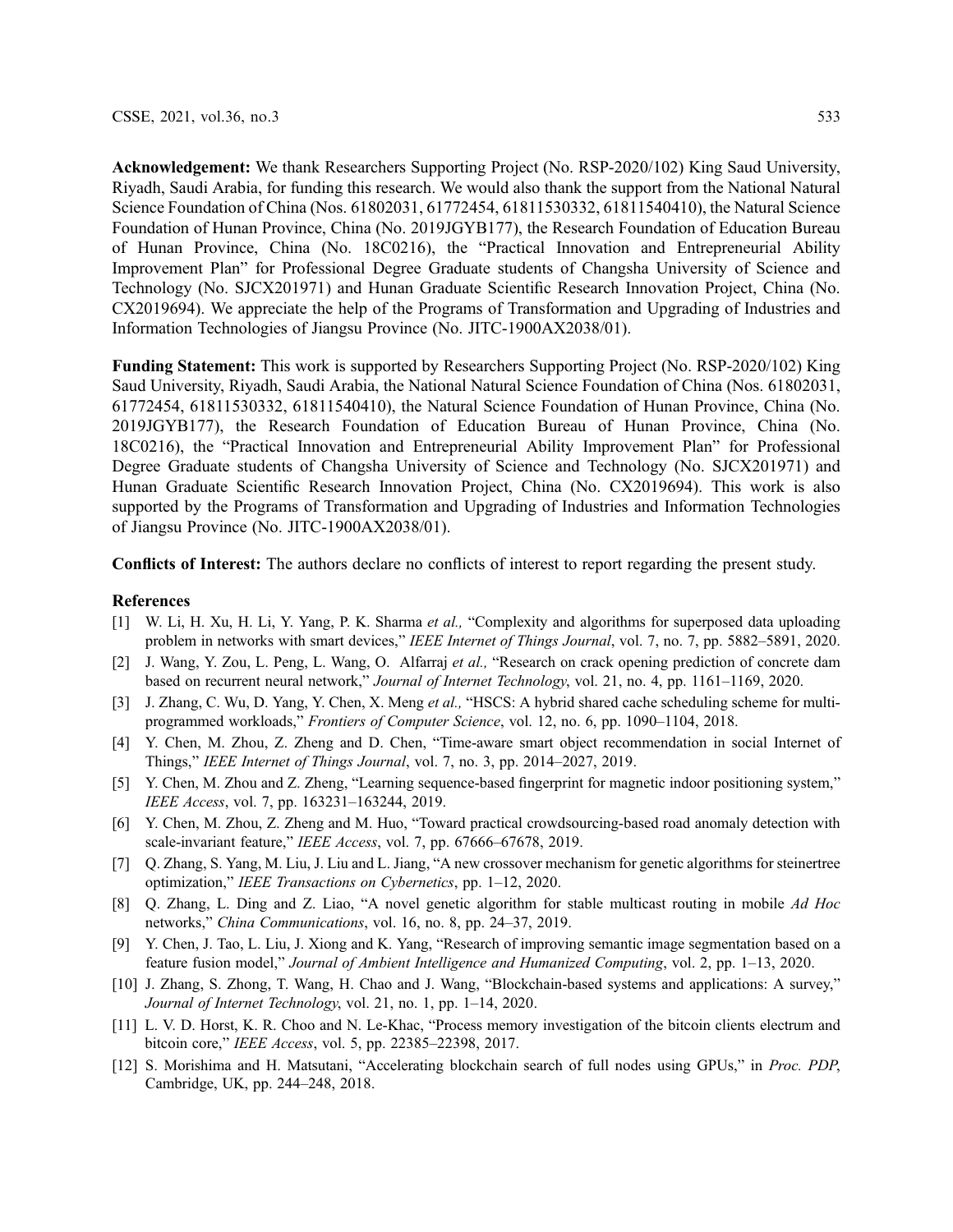- <span id="page-13-0"></span>[13] P. Ni, H. Li and D. Pan, "Analysis of bitcoin backbone protocol in the non-flat model," Science China Information Sciences, vol. 63, no. 3, pp. 60–73, 2020.
- <span id="page-13-1"></span>[14] S. Park, S. Im, Y. Seol and J. Paek, "Nodes in the bitcoin network: Comparative measurement study and survey," IEEE Access, vol. 7, pp. 57009–57022, 2019.
- <span id="page-13-2"></span>[15] M. A. Imtiaz, D. Starobinski and A. Trachtenberg, "Characterizing orphan transactions in the bitcoin network," in Proc. ICBC, Toronto, ON, Canada, pp. 1–9, 2020.
- <span id="page-13-3"></span>[16] S. N. Mohanty, K. C. Ramya, S. S. Rani, D. Gupta, K. Shankar et al., "An efficient lightweight integrated blockchain (ELIB) model for IoT security and privacy," Future Generation Computer Systems, vol. 102, pp. 1027–1037, 2020.
- [17] L. Zhou, C. Ge and C. Su, "A privacy preserving two-factor authentication protocol for the bitcoin SPV nodes," Science China Information Sciences, vol. 63, no. 3, pp. 130103:1–130103:15, 2020.
- <span id="page-13-4"></span>[18] A. Kiran, S. Dharanikota and A. Basava, "Blockchain based data access control using smart contracts," in Proc. TENCON, Kochi, India, pp. 2335–2339, 2019.
- <span id="page-13-5"></span>[19] A. Gervais, S. Capkun, G. O. Karame and D. Gruber, "On the privacy provisions of bloom filters in lightweight bitcoin clients," in Proc. ACSAC, New Orleans, LA, USA, pp. 326–335, 2014.
- <span id="page-13-6"></span>[20] J. Sun, X. Yao, S. Wang and Y. Wu, "Blockchain-based secure storage and access scheme for electronic medical records in IPFS," IEEE Access, vol. 8, pp. 59389–59401, 2020.
- <span id="page-13-7"></span>[21] S. Ferretti and G. D'Angelo, "Foreword to the special issue on cryptocurrencies and blockchains for distributed systems," Concurrency and Computation Practice and Experience, vol. 155, pp. 1–3, 2020.
- <span id="page-13-8"></span>[22] Q. Zheng, Y. Li, P. Chen and X. Dong, "An innovative IPFS-based storage model for blockchain," in Proc. WI, Santiago, Chile, pp. 704–708, 2018.
- <span id="page-13-9"></span>[23] Y. Chen, H. Li, K. Li and J. Zhang, "An improved P2P file system scheme based on IPFS and blockchain," in Proc. BigData, Boston, MA, USA, pp. 2652–2657, 2017.
- <span id="page-13-10"></span>[24] J. Wang, Y. Tang, S. He, C. Zhao and A. Tolba, "LogEvent2vec: LogEvent-to-Vector based anomaly detection for large-scale logs in Internet of Things," Sensors, vol. 20, no. 9, pp. 2451:1–2451:19, 2020.
- <span id="page-13-11"></span>[25] J. Wang, W. Wu, Z. Liao, R. S. Sherratt and A. Tolba, "A probability preferred priori offloading mechanism in mobile edge computing," IEEE Access, vol. 8, no. 1, pp. 39758–39767, 2020.
- <span id="page-13-12"></span>[26] M. S. Ali, K. Dolui and F. Antonelli, "IoT data privacy via blockchains and IPFS," in Proc. IoT, Linz, Austria, pp. 14:1–14:7, 2017.
- <span id="page-13-13"></span>[27] Y. Xu, "Section-blockchain: A storage reduced blockchain protocol, the foundation of an autotrophic decentralized storage architecture," in Proc. ICECCS, Melbourne, Australia, pp. 115–125, 2018.
- <span id="page-13-14"></span>[28] S. Ktari, M. Zoubert, A. Hecker and H. Labiod, "Performance evaluation of replication strategies in DHTs under churn," in Proc. MUM, Oulu, Finland, pp. 90–97, 2007.
- <span id="page-13-15"></span>[29] I. Stoica, R. Morris, D. Liben-Nowell, D. R. Karger, M. F. Kaashoek et al., "Chord: A scalable peer-to-peer lookup protocol for internet applications," IEEE ACM Transactions on Networking, vol. 11, no. 1, pp. 17–32, 2003.
- <span id="page-13-16"></span>[30] R. Abe, S. Suzuki and J. Murai, "Mitigating bitcoin node storage size by DHT," in *Proc. AINTEC*, Bangkok, Thailand, pp. 17–23, 2018.
- <span id="page-13-17"></span>[31] M. Onyeka Okoye, J. Yang, J. Cui, Z. Lei, J. Yuan et al., "A blockchain-enhanced transaction model for microgrid energy trading," IEEE Access, vol. 8, pp. 143777–143786, 2020.
- <span id="page-13-18"></span>[32] S. Bai, G. Yang, C. Rong, G. Liu and H. Dai, "QHSE: An efficient privacy-preserving scheme for blockchainbased transactions," Future Generation Computer Systems, vol. 112, pp. 930–944, 2020.
- <span id="page-13-19"></span>[33] H. Shi, S. Wang and Y. Xiao, "Queuing without patience: A novel transaction selection mechanism in blockchain for IoT enhancement," IEEE Internet of Things Journal, vol. 7, no. 9, pp. 7941–7948, 2020.
- <span id="page-13-20"></span>[34] Z. Guo, Z. Gao, H. Mei, M. Zhao and J. Yang, "Design and optimization for storage mechanism of the public blockchain based on redundant residual number system," IEEE Access, vol. 7, pp. 98546–98554, 2019.
- <span id="page-13-21"></span>[35] R. C. N. Mbinkeu and B. Batchakui, "Reducing disk storage with SQLite into bitcoin architecture," *International* Journal of Embedded Systems, vol. 3, no. 2, pp. 10–14, 2015.